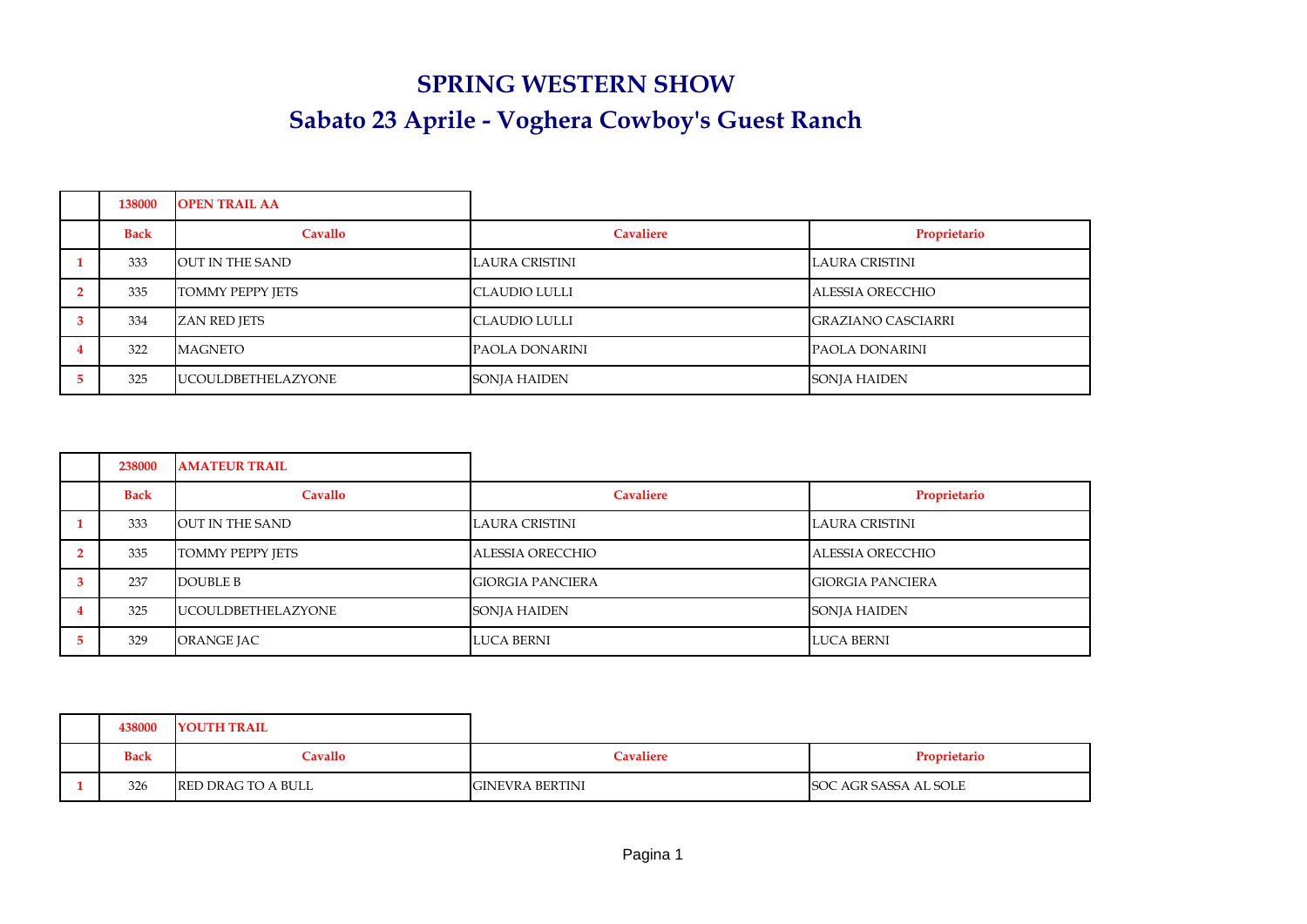|    | 438002      | <b>NOVICE YOUTH TRAIL</b>   |                          |                         |
|----|-------------|-----------------------------|--------------------------|-------------------------|
|    | <b>Back</b> | Cavallo                     | <b>Cavaliere</b>         | Proprietario            |
| DQ | 344         | <b>SR DOUBLE OAK</b>        | LEONARDO CUNIOLO         | <b>GIUSEPPE TRABONA</b> |
|    | 326         | <b>RED DRAG TO A BULL</b>   | <b>GINEVRA BERTINI</b>   | SOC AGR SASSA AL SOLE   |
|    | 323         | <b>DUNGEROUS</b>            | REGINA MASI              | <b>CAMILLA DONEDA</b>   |
|    | 341         | AC MAGIC JOY                | LEONARDO CUNIOLO         | LEONARDO CUNIOLO        |
| DQ | 346         | <b>BEST SHADE OF SUDDEN</b> | <b>ELEONORA FERRARIS</b> | KARIN MACHALEK          |

| 238002      | <b>NOVICE AMATEUR TRAIL</b> |                  |                         |
|-------------|-----------------------------|------------------|-------------------------|
| <b>Back</b> | Cavallo                     | <b>Cavaliere</b> | Proprietario            |
| 237         | DOUBLE B                    | GIORGIA PANCIERA | <b>GIORGIA PANCIERA</b> |

|           | 103804      | <b>OPEN TRAIL LEVEL 1 - GREEN</b> |                     |                       |
|-----------|-------------|-----------------------------------|---------------------|-----------------------|
|           | <b>Back</b> | Cavallo                           | <b>Cavaliere</b>    | Proprietario          |
|           | 322         | <b>MAGNETO</b>                    | PAOLA DONARINI      | <b>PAOLA DONARINI</b> |
|           | 325         | <b>IUCOULDBETHELAZYONE</b>        | <b>SONJA HAIDEN</b> | <b>SONJA HAIDEN</b>   |
|           | 343         | <b>SR GENUINE WHIZ</b>            | BARBARA CUNIOLO     | BARBARA CUNIOLO       |
|           | 329         | ORANGE JAC                        | LUCA BERNI          | LUCA BERNI            |
| <b>DO</b> | 323         | <b>DUNGEROUS</b>                  | <b>REGINA MASI</b>  | <b>CAMILLA DONEDA</b> |